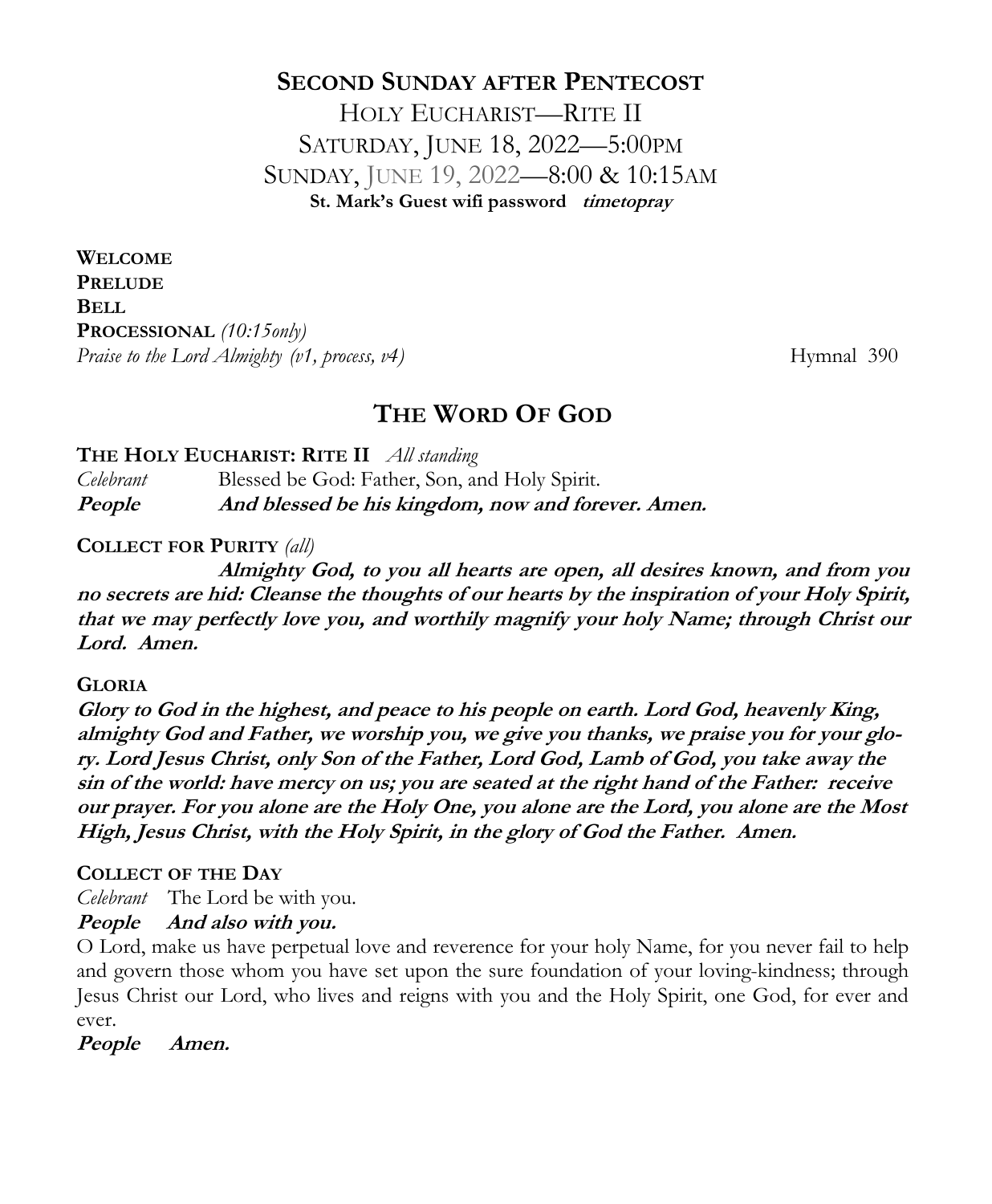# **THE LESSONS** *(seated)*

#### **FIRST READING: I Kings 19:1-15a**

Ahab told Jezebel all that Elijah had done, and how he had killed all the prophets with the sword. Then Jezebel sent a messenger to Elijah, saying, "So may the gods do to me, and more also, if I do not make your life like the life of one of them by this time tomorrow." Then he was afraid; he got up and fled for his life, and came to Beer-sheba, which belongs to Judah; he left his servant there. But he himself went a day's journey into the wilderness, and came and sat down under a solitary broom tree. He asked that he might die: "It is enough; now, O Lord, take away my life, for I am no better than my ancestors." Then he lay down under the broom tree and fell asleep. Suddenly an angel touched him and said to him, "Get up and eat." He looked, and there at his head was a cake baked on hot stones, and a jar of water. He ate and drank, and lay down again. The angel of the Lord came a second time, touched him, and said, "Get up and eat, otherwise the journey will be too much for you." He got up, and ate and drank; then he went in the strength of that food forty days and forty nights to Horeb the mount of God. At that place he came to a cave, and spent the night there. Then the word of the Lord came to him, saying, "What are you doing here, Elijah?" He answered, "I have been very zealous for the Lord, the God of hosts; for the Israelites have forsaken your covenant, thrown down your altars, and killed your prophets with the sword. I alone am left, and they are seeking my life, to take it away." He said, "Go out and stand on the mountain before the Lord, for the Lord is about to pass by." Now there was a great wind, so strong that it was splitting mountains and breaking rocks in pieces before the Lord, but the Lord was not in the wind; and after the wind an earthquake, but the Lord was not in the earthquake; and after the earthquake a fire, but the Lord was not in the fire; and after the fire a sound of sheer silence. When Elijah heard it, he wrapped his face in his mantle and went out and stood at the entrance of the cave. Then there came a voice to him that said, "What are you doing here, Elijah?" He answered, "I have been very zealous for the Lord, the God of hosts; for the Israelites have forsaken your covenant, thrown down your altars, and killed your prophets with the sword. I alone am left, and they are seeking my life, to take it away." Then the Lord said to him, "Go, return on your way to the wilderness of Damascus."

*Reader* The Word of the Lord.

**People Thanks be to God.** 

**Psalm 42:1-7** *(responsively by half-verse)*

1 As the deer longs for the water-brooks, \* **so longs my soul for you, O God.** 2 My soul is athirst for God, athirst for the living God; \* **when shall I come to appear before the presence of God?** 3 My tears have been my food day and night, \* **while all day long they say to me, "Where now is your God?"** 4 I pour out my soul when I think on these things: \* **how I went with the multitude and led them into the house of God,**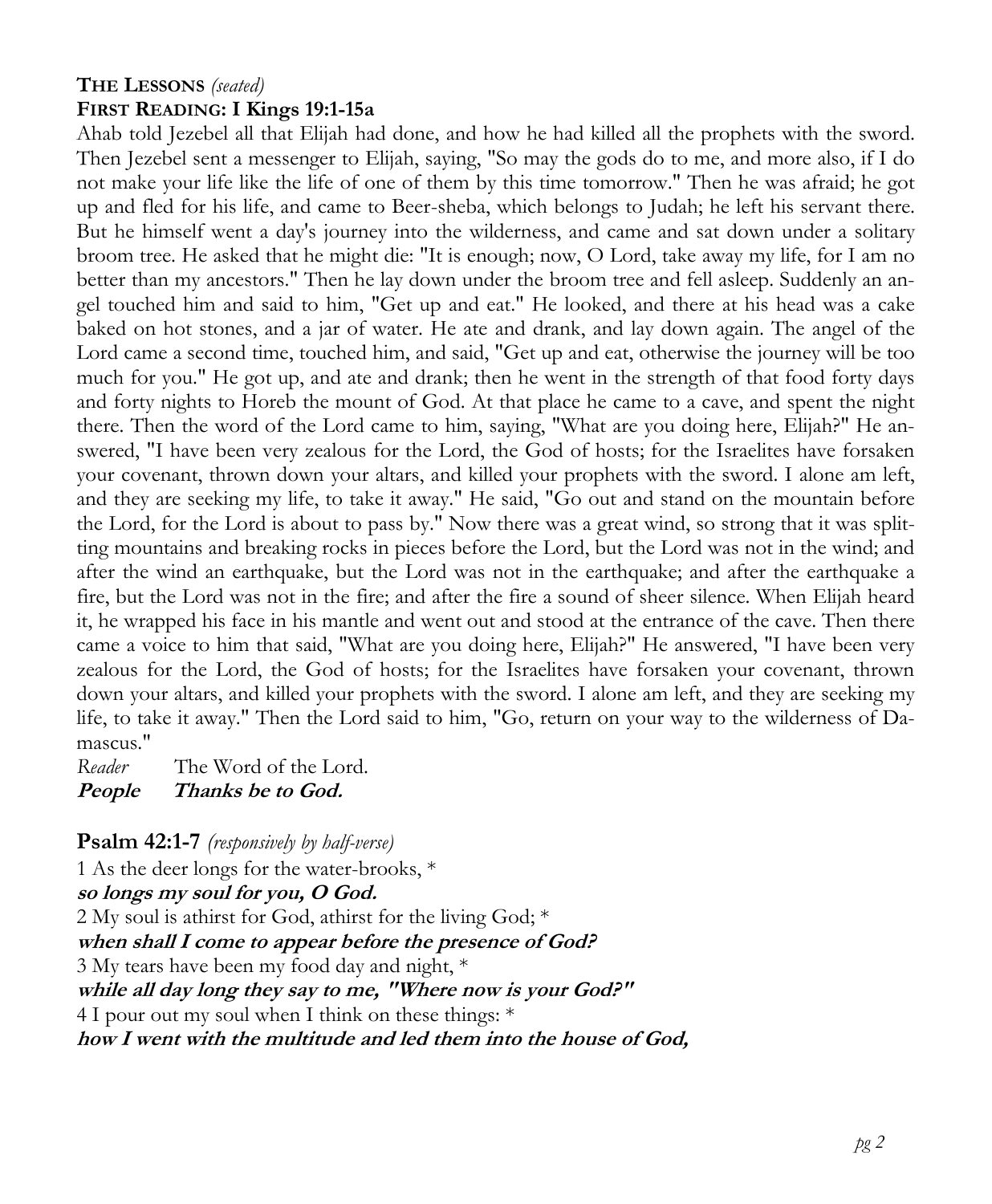5 With the voice of praise and thanksgiving, \* **among those who keep holy-day.** 6 Why are you so full of heaviness, O my soul? \* **and why are you so disquieted within me?** 7 Put your trust in God; \* **for I will yet give thanks to him, who is the help of my countenance, and my God.**

#### **SECOND READING: Galatians 3:23-29**

Now before faith came, we were imprisoned and guarded under the law until faith would be revealed. Therefore the law was our disciplinarian until Christ came, so that we might be justified by faith. But now that faith has come, we are no longer subject to a disciplinarian, for in Christ Jesus you are all children of God through faith. As many of you as were baptized into Christ have clothed yourselves with Christ. There is no longer Jew or Greek, there is no longer slave or free, there is no longer male and female; for all of you are one in Christ Jesus. And if you belong to Christ, then you are Abraham's offspring, heirs according to the promise.

*Reader* The Word of the Lord. **People Thanks be to God.** 

**SEQUENCE HYMN** (*10:15 only)*

*Come My Way (v1, Gospel, v3)* Hymnal 487

#### **THE GOSPEL** *(stand)*

*Deacon* The Holy Gospel of our Lord Jesus Christ according to **Luke 8:26-39**

#### **People Glory to you, Lord Christ.**

Jesus and his disciples arrived at the country of the Gerasenes, which is opposite Galilee. As he stepped out on land, a man of the city who had demons met him. For a long time he had worn no clothes, and he did not live in a house but in the tombs. When he saw Jesus, he fell down before him and shouted at the top of his voice, "What have you to do with me, Jesus, Son of the Most High God? I beg you, do not torment me" -- for Jesus had commanded the unclean spirit to come out of the man. For many times it had seized him; he was kept under guard and bound with chains and shackles, but he would break the bonds and be driven by the demon into the wilds. Jesus then asked him, "What is your name?" He said, "Legion"; for many demons had entered him. They begged him not to order them to go back into the abyss. Now there on the hillside a large herd of swine was feeding; and the demons begged Jesus to let them enter these. So he gave them permission. Then the demons came out of the man and entered the swine, and the herd rushed down the steep bank into the lake and was drowned. When the swineherds saw what had happened, they ran off and told it in the city and in the country. Then people came out to see what had happened, and when they came to Jesus, they found the man from whom the demons had gone sitting at the feet of Jesus, clothed and in his right mind. And they were afraid. Those who had seen it told them how the one who had been possessed by demons had been healed. Then all the people of the surrounding country of the Gerasenes asked Jesus to leave them; for they were seized with great fear. So he got into the boat and returned. The man from whom the demons had gone begged that he might be with him; but Jesus sent him away, saying, "Return to your home, and declare how much God has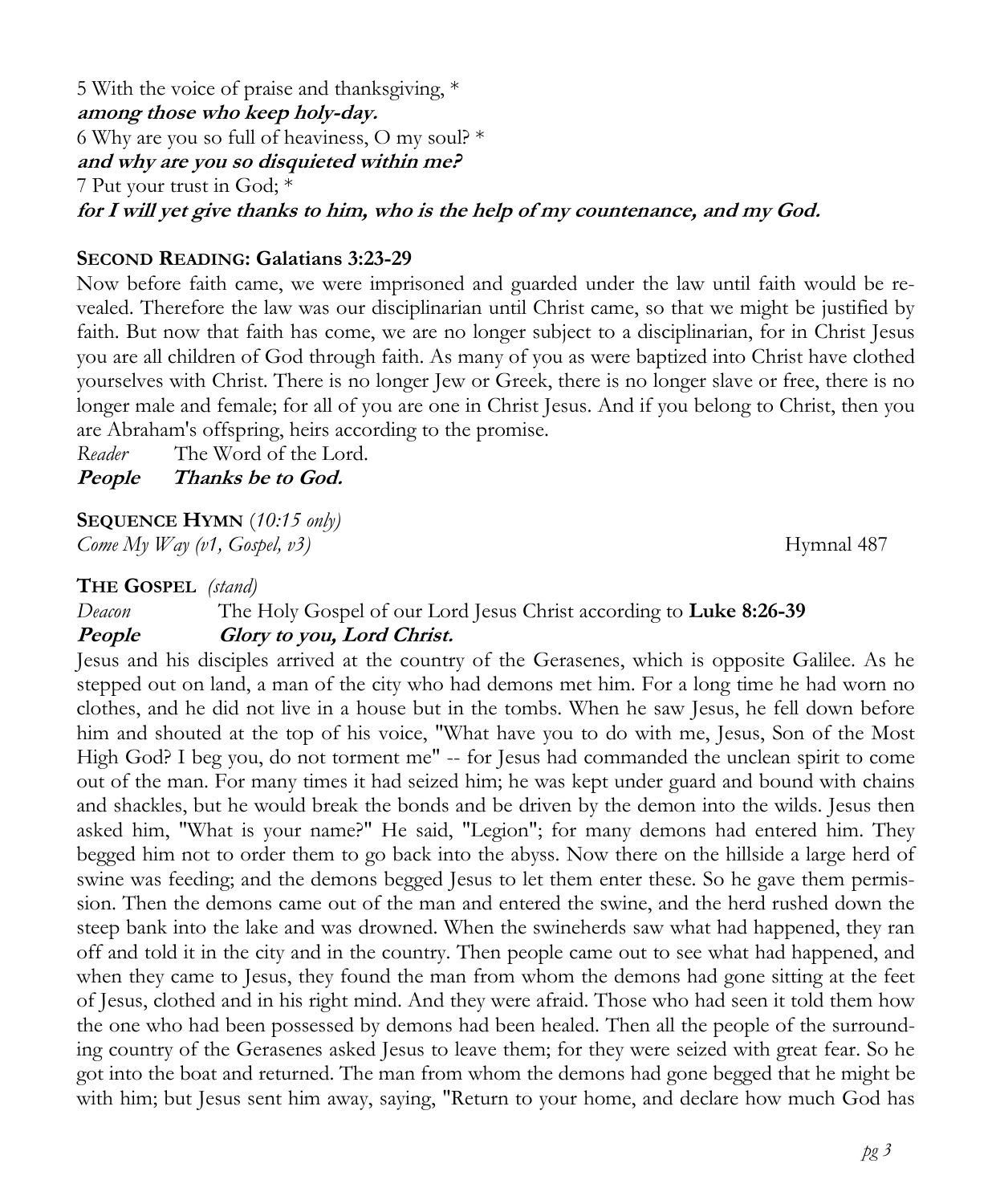done for you." So he went away, proclaiming throughout the city how much Jesus had done for him.

*Deacon* The Gospel of the Lord. **People Praise to you, Lord Christ.** 

**HOMILY The Rev. Alan Akridge,** *Rector*

#### **THE NICENE CREED** *(stand)*

**We believe in one God, the Father, the Almighty, maker of heaven and earth, of all that is, seen and unseen.**

 **We believe in one Lord, Jesus Christ, the only Son of God, eternally begotten of the Father, God from God, Light from Light, true God from true God, begotten, not made, of one Being with the Father. Through him all things were made. For us and for our salvation he came down from heaven: by the power of the Holy Spirit he became incarnate from the Virgin Mary, and was made man. For our sake he was crucified under Pontius Pilate; he suffered death and was buried. On the third day he rose again in accordance with the Scripture; he ascended into heaven and is seated at the right hand of the Father. He will come again in glory to judge the living and the dead, and his kingdom will have no end.**

 **We believe in the Holy Spirit, the Lord, the giver of life, who proceeds from the Father and the Son. With the Father and the Son he is worshiped and glorified. He has spoken through the Prophets.** 

 **We believe in one holy catholic and apostolic Church. We acknowledge one baptism for the forgiveness of sins. We look for the resurrection of the dead, and the life of the world to come. Amen.**

#### **THE PRAYERS OF THE PEOPLE** *(kneel)*

Deacon: Let us go with the Jewish elders and ask Jesus to save his servants, saying: Lord, in your mercy, hear our prayer.

Leader: Save the church, that it become a strong sign of love and hope for others. Lord, in your mercy,

# **People: Hear our prayer.**

Leader: Save the world from nuclear destruction, from the horror of war, from organized crime, and from ignorance. Lord, in your mercy,

# **People: Hear our prayer.**

Leader: Save the people of all nationalities, allies and enemies alike, all the people of the earth, that peace reign in the land. Lord, in your mercy

**People: Hear our prayer.**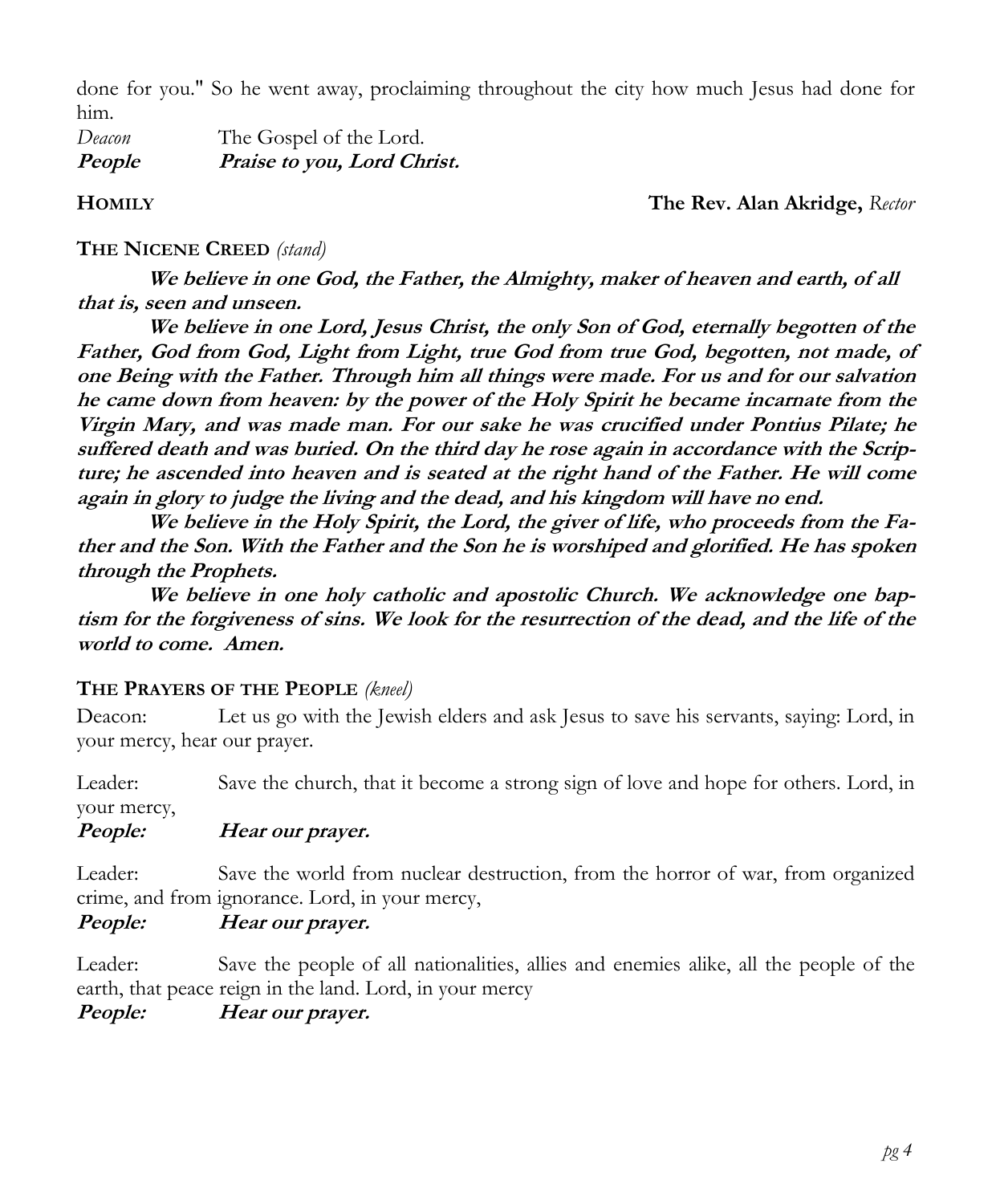Leader: Save businesspersons, politicians, doctors, and people of the media, that as they try to win approval they also serve the truth. Lord, in your mercy,

#### **People**: **Hear our prayer.**

Leader: Save us from our lies, that we become a community mirroring goodness in the heart of every man, woman, and child. Lord, in your mercy,

## **People: Hear our prayer.**

Leader: Save the sick, especially Josh, Faith, Mike, Joy, Fay, Susan, Lisa, Dade, Bea, Robin, Charlotte, Carolyn, and Bill, that their suffering may be eased. Lord, in your mercy,

#### **People: Hear our prayer.**

Deacon: God of all nations, cure your servants and give us health. Keep us faithful to the gospel of your Son. To you be glory forever. **Amen**.

#### **CONFESSION OF SIN**

#### *The Deacon or Celebrant says:*

Let us confess our sins against God and our neighbor.

**Minister and People: Most merciful God, we confess that we have sinned against you in thought, word, and deed, by what we have done, and by what we have left undone. We have not loved you with our whole heart; we have not loved our neighbors as ourselves. We are truly sorry and we humbly repent. For the sake of your Son Jesus Christ, have mercy on us and forgive us; that we may delight in your will, and walk in your ways, to the glory of your Name. Amen.**

*The Bishop when present, or the Priest, stands and says:*

Almighty God have mercy on you, forgive you all your sins through our Lord Jesus Christ, strengthen you in all goodness, and by the power of the Holy Spirit keep you in eternal life.

**People: Amen.**

### **THE EXCHANGE OF PEACE** *(people greet one another)*

*Celebrant* The peace of the Lord be always with you. **People And also with you.** 

### **INSTALLATION OF DAUGHTERS OF THE KING**

#### **ANNOUNCEMENTS**

#### **THE HOLY COMMUNION**

*All baptized Christians are invited to receive communion. You may receive at the altar or at the standing station at the chancel steps in individual containers. Please place empty containers in the designated receptacles as you leave. Offerings may be placed in the available offering plates. Communicants at home may request communion to be delivered by calling or texting 912.222.8746.*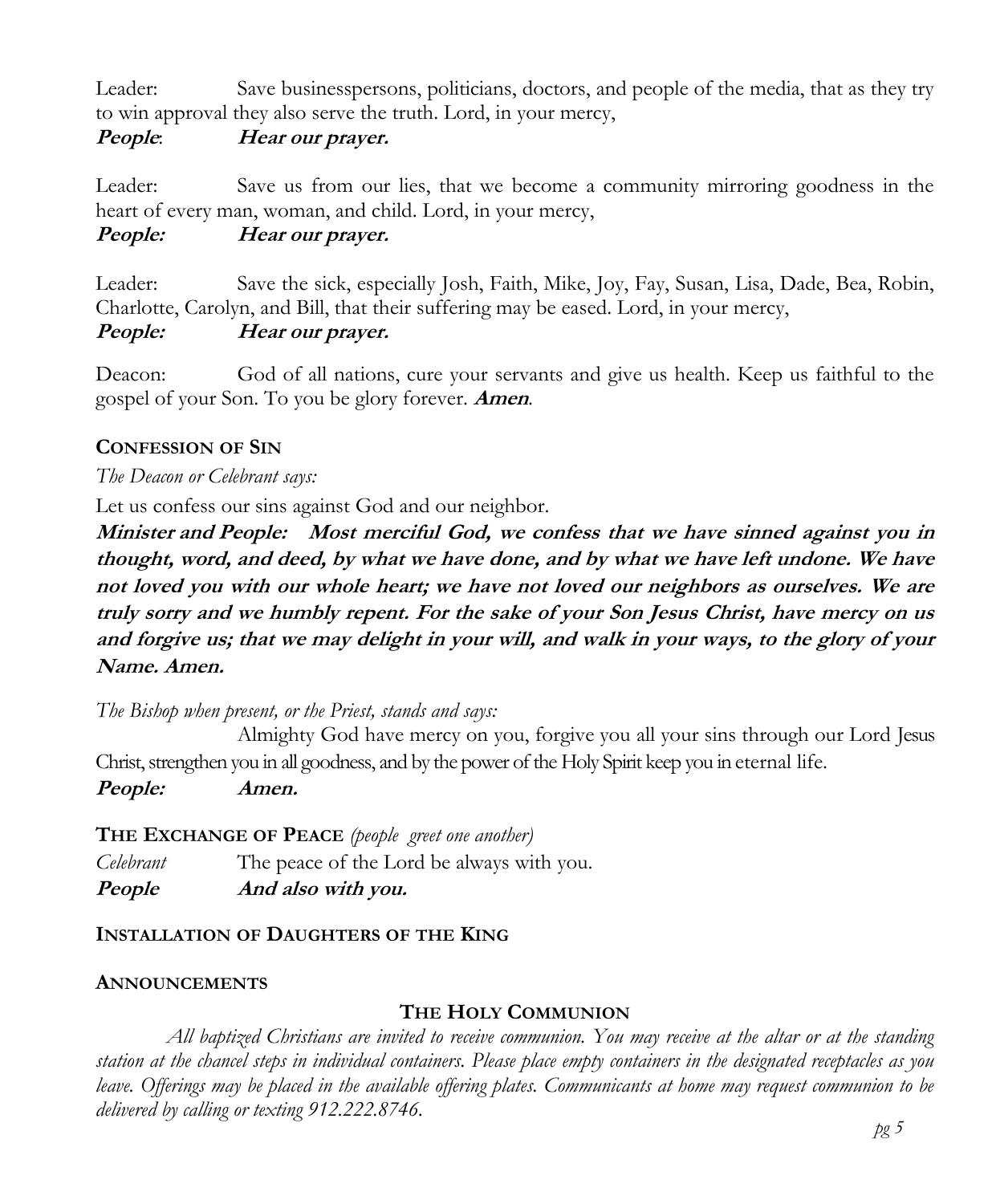## **THE OFFERTORY**

*(spoken, 5:00 & 8:00)*

**All things come of thee, O Lord, and of thine own have we given thee.** *(sung, 10:15)*

**Praise God from whom all blessings flow. Praise him all creatures here below. Praise him above ye heavenly host. Praise Father, Son, and Holy Ghost.**

## **THE GREAT THANKSGIVING Eucharistic Prayer B** BCP 367

*The people remain standing. The Celebrant, whether bishop or priest, faces them and sings or says*

| Celebrant | The Lord be with you.                                                             |
|-----------|-----------------------------------------------------------------------------------|
| People    | And also with you.                                                                |
| Celebrant | Lift up your hearts.                                                              |
| People    | We lift them to the Lord.                                                         |
| Celebrant | Let us give thanks to the Lord our God.                                           |
| People    | It is right to give him thanks and praise.                                        |
| Celebrant | It is right, and a good and joyful thing, always and everywhere to give thanks to |
|           | you, Father Almighty, Creator of heaven and earth.                                |

*Here a proper preface is said.*

Therefore we praise you, joining our voices with Angels and Archangels and with all the company of heaven, who for ever sing this hymn to proclaim the glory of your Name:

### **THE SANCTUS**

# *Celebrant and People*

**Holy, Holy, Holy Lord, God of power and might, heaven and earth are full of your glory. Hosanna in the highest. Blessed is he who comes in the name of the Lord. Hosanna in the highest.**

(*the people sit or kneel)* 

*Celebrant* We give thanks to you, O God, for the goodness and love which you have made known to us in creation; in the calling of Israel to be your people; in your Word spoken through the prophets; and above all in the Word made flesh, Jesus, your Son. For in these last days you sent him to be incarnate from the Virgin Mary, to be the Savior and Redeemer of the world. In him, you have delivered us from evil, and made us worthy to stand before you. In him, you have brought us out of error into truth, out of sin into righteousness, out of death into life.

On the night before he died for us, our Lord Jesus Christ took bread; and when he had given thanks to you, he broke it, and gave it to his disciples, and said, "Take, eat: This is my Body, which is given for you. Do this for the remembrance of me."

After supper he took the cup of wine; and when he had given thanks, he gave it to them, and said, "Drink this, all of you: This is my Blood of the new Covenant, which is shed for you and for many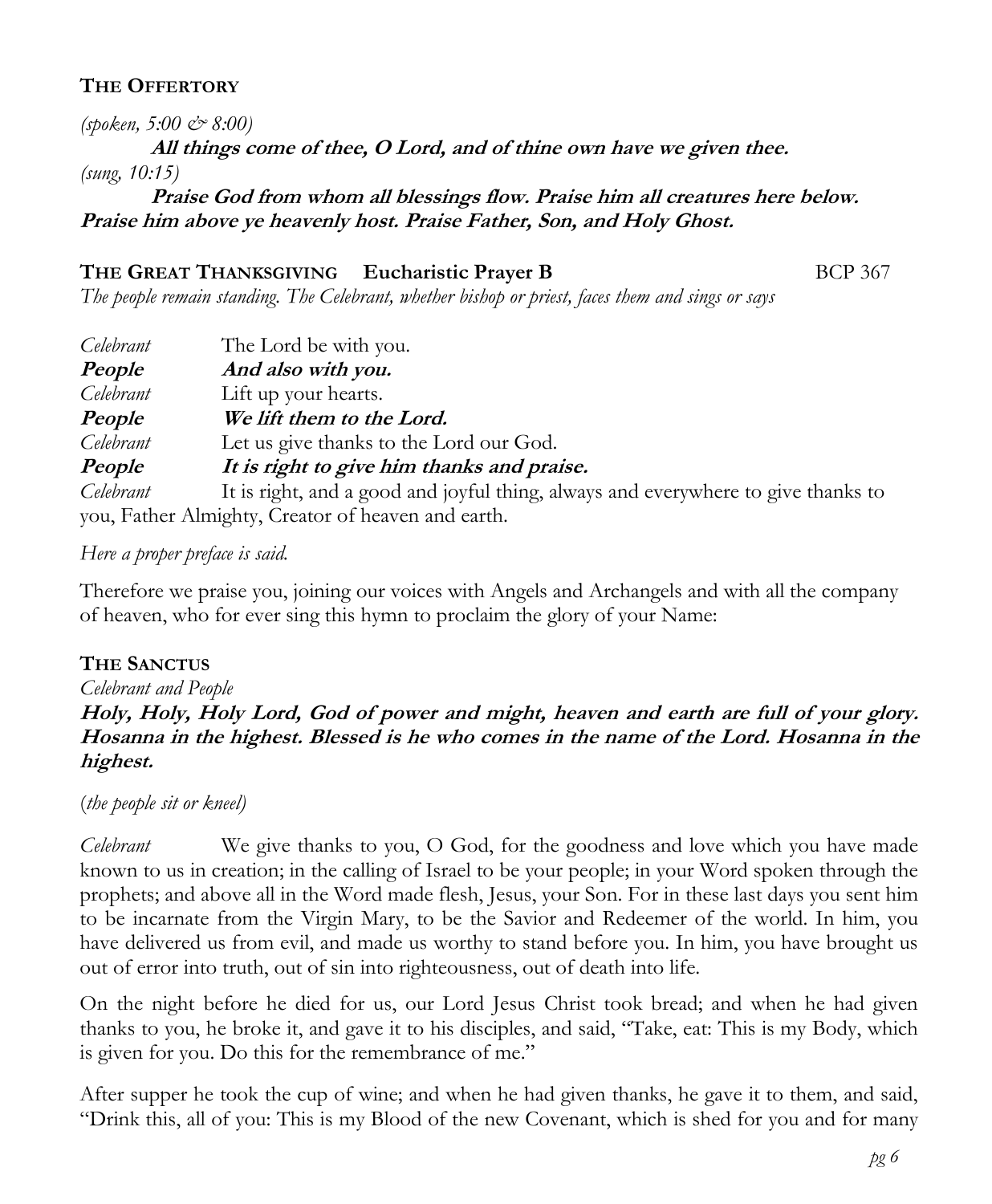for the forgiveness of sins. Whenever you drink it, do this for the remembrance of me."

Therefore, according to his command, O Father,

*Celebrant and People* **We remember his death, We proclaim his resurrection, We await his coming in glory;**

#### *The Celebrant continues*

And we offer our sacrifice of praise and thanksgiving to you, O Lord of all; presenting to you, from your creation, this bread and this wine.

We pray you, gracious God, to send your Holy Spirit upon these gifts that they may be the Sacrament of the Body of Christ and his Blood of the new Covenant. Unite us to your Son in his sacrifice, that we may be acceptable through him, being sanctified by the Holy Spirit. In the fullness of time, put all things in subjection under your Christ, and bring us to that heavenly country where, with Mark and all your saints, we may enter the everlasting heritage of your sons and daughters; through Jesus Christ our Lord, the firstborn of all creation, the head of the Church, and the author of our salvation.

By him, and with him, and in him, in the unity of the Holy Spirit all honor and glory is yours, Almighty Father, now and for ever. **Amen.**

*Celebrant* And now, as our Savior Christ has taught us, we are bold to say,

### **THE LORD'S PRAYER**

**Our Father, who art in heaven, hallowed be thy Name, thy kingdom come, thy will be done, on earth as it is in heaven. Give us this day our daily bread. And forgive us our trespasses, as we forgive those who trespass against us. And lead us not into temptation, but deliver us from evil. For thine is the kingdom, and the power, and the glory, for ever and ever. Amen.**

#### **BREAKING OF BREAD BCP** 364

**FRACTION ANTHEM** (together; sung at 10:15) Hymnal S164 **Alleluia, Christ our Passover is sacrificed for us. Therefore let us keep the feast. Alleluia.**

**COMMUNION HYMN** *(10:15 only) As the Deer* BoL 5

*Celebrant*

The Gifts of God for the People of God. Take them in remembrance that Christ died for you, and feed on him in your hearts by faith, with thanksgiving.

*The people come forward as the pews are released by the ushers. You may receive at the altar or from baskets at the foot of the chancel steps. Return to the pew to consume the bread and wine and place containers in the receptacles as you depart.*